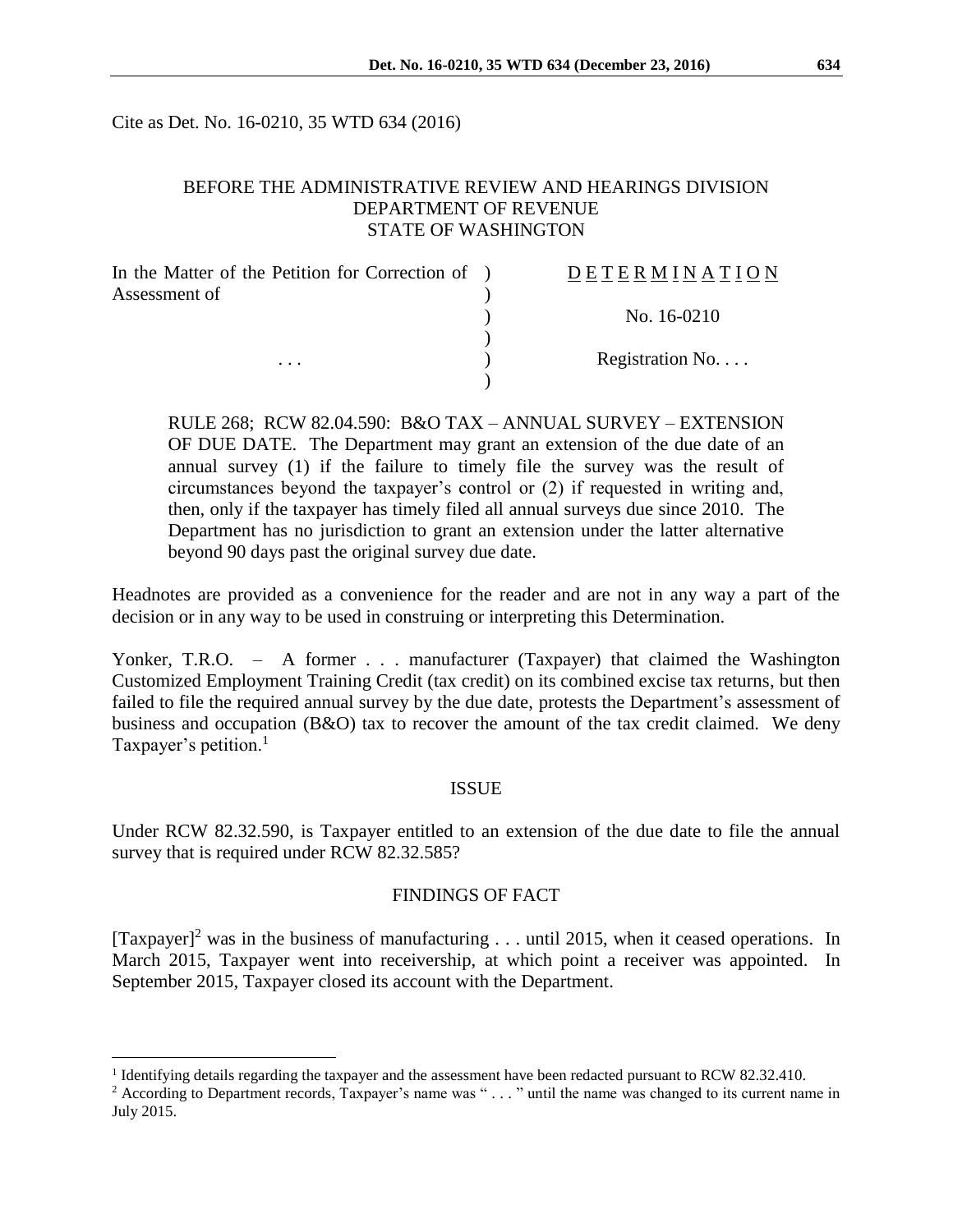Prior to 2015, Taxpayer regularly claimed the Washington Customized Employment Training Credit (tax credit) on its monthly combined excise tax returns and filed the required annual survey. For the 2014 tax year, Taxpayer again claimed the tax credit on most, but not all, of its monthly combined excise tax returns.<sup>3</sup>

On February 19, 2015, and again on April 2, 2015, the Department sent messages to Taxpayer via the Department's secure messaging electronic system reminding Taxpayer that the deadline was April 30, 2015, to file the required annual survey in order to avoid being assessed the B&O tax that Taxpayer had already been credited for the 2014 tax year. The required annual survey was never filed with the Department.

On December 10, 2015, the Department's Taxpayer Account Administration Division (TAA) issued a tax assessment against Taxpayer to collect the \$ . . . in B&O tax that Taxpayer had previously been credited for the 2014 tax year, and also assessing \$ . . . in interest.

On January 5, 2016, Taxpayer mailed its appeal petition of the tax assessment to the Appeals Division, where it was received on January 7, 2016.<sup>4</sup> On review, Taxpayer, through its receiver, made the following representations:

1. . . .

 $\overline{a}$ 

- 2. The receiver was appointed on March 20, 2015.
- 3. Taxpayer's accounting staff, which were "responsible for the DOR tax returns, were let go and not retained" by the receiver.
- 4. The receiver was "never notified of the training survey requirement, even though [the receiver was] filing DOR reports on behalf of [Taxpayer] in 2015."

## ANALYSIS

Washington imposes a B&O tax "for the act or privilege of engaging in business" in Washington. RCW 82.04.220. There is no dispute that Taxpayer's business activity was subject to B&O tax. However, Taxpayer argues that it should not be liable for any additional B&O tax for the 2014 tax year beyond that which it originally reported and paid for that year, and that the additional B&O tax assessed by the Department represents the amount of the tax credit that Taxpayer is eligible to claim for 2014 under RCW 82.04.449.

RCW 82.04.449(1) states that when computing B&O tax,

[A] credit is allowed for participants in the Washington customized employment training program created in RCW 28B.67.020. The credit allowed under this section is equal to fifty percent of the value of a participant's payments to the employment training finance account created in RCW 28B.67.030.

<sup>3</sup> Taxpayer did not claim the tax credit on the following monthly combined excise tax returns: January 2014, February 2014, November 2014, and December 2014.

<sup>4</sup> Since the time Taxpayer filed its appeal, the Appeals Division has been renamed the Administrative Review and Hearings Division.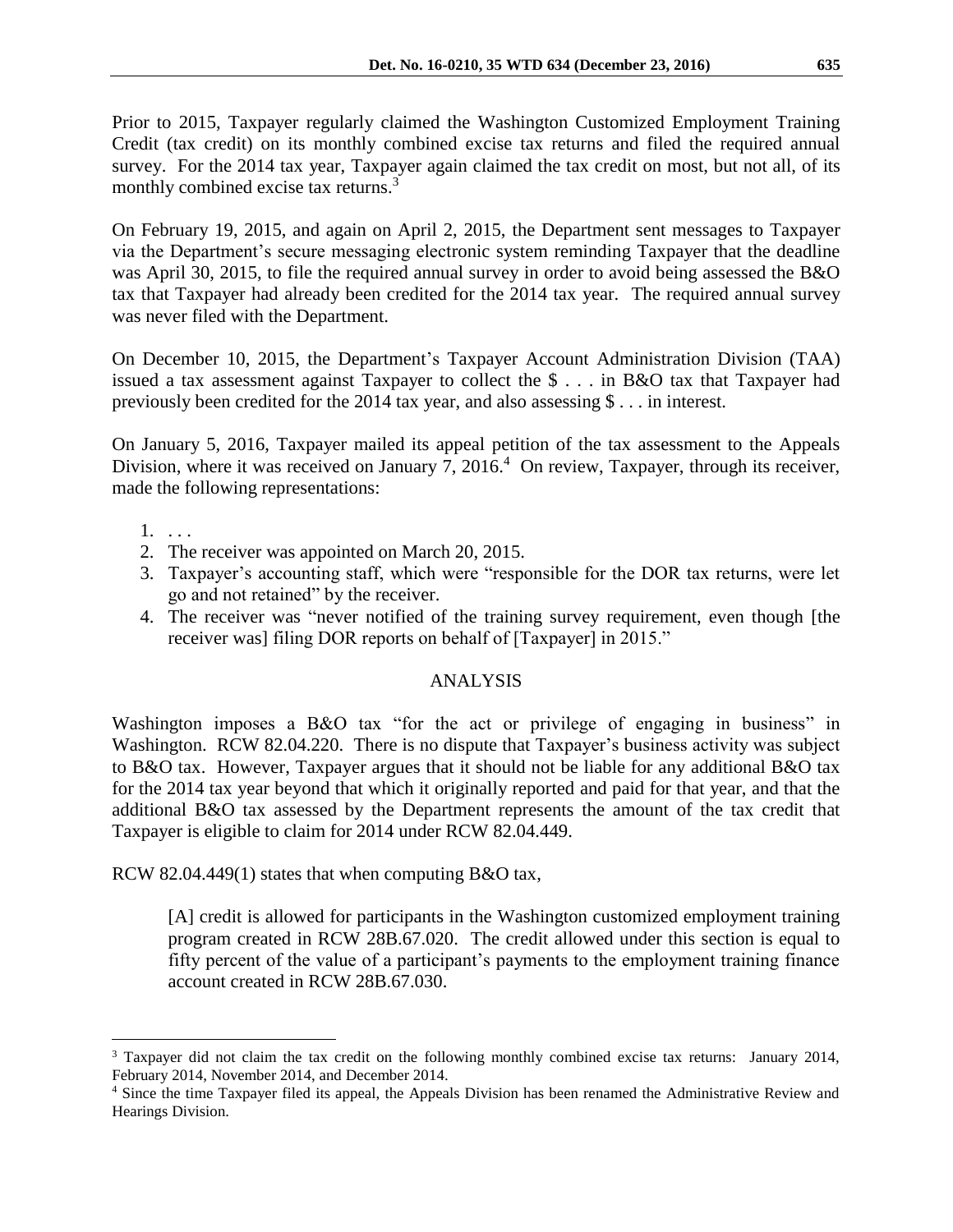The parties do not dispute that Taxpayer generally qualified for the tax credit based on the language of this subsection. However, RCW 82.04.449(2) imposes an additional requirement on a taxpayer who claims the tax credit: "[a] person claiming the credit provided in this section must file a complete annual survey with the department under RCW 82.32.585."

RCW 82.32.585, in turn, provides as follows:

(1)(a) Every person claiming a tax preference that requires a survey under this section must file a complete annual survey with the department.

(i) . . . [T]he survey must be filed by April  $30<sup>th</sup>$  of the calendar year following the calendar year in which the person becomes eligible to claim the tax preference that requires a survey under this section.

. . .

(6)(a) Except as otherwise provided by law, if a person claims a tax preference that requires an annual survey under this section but fails to submit a complete annual survey by the due date of the survey or any extension under RCW 82.32.590, the department must declare the amount of the tax preference claimed for the previous calendar year to be immediately due. . . .

Here, Taxpayer concedes that it did not file the required survey for the tax credit amount Taxpayer claimed during the 2014 tax year before the deadline on April 30, 2015. However, Taxpayer argues that following the appointment of a receiver in March 2015 to manage Taxpayer's business affairs, the receiver was not aware of the requirement to file the required survey by April 30, 2015. Because of this circumstance, Taxpayer now requests "the opportunity to file the annual survey." We interpret Taxpayer's argument to be a request for extension of the due date for filing the required survey.

RCW 82.04.590 provides two different situations in which the Department has authority to grant extensions of the required survey. First, RCW 82.04.590(1) allows for an extension of thirty days when a taxpayer's failure to file the required survey "was the result of circumstances beyond the control of the taxpayer." RCW 82.04.590(2) further states the following:

In making a determination whether the failure of a taxpayer to file an annual survey or annual report by the due date was the result of circumstances beyond the control of the taxpayer, the department must be guided by rules adopted by the department for the waiver or cancellation of penalties when the underpayment or untimely payment of any tax was due to circumstances beyond the control of the taxpayer.

WAC 458-20-268(11)(c), the Department's administrative rule related to RCW 82.04.590, states that determining whether a circumstance was beyond the control of a taxpayer is determined based on the provisions of WAC 458-20-228 (Rule 228), which addresses waiver or cancellation of penalties.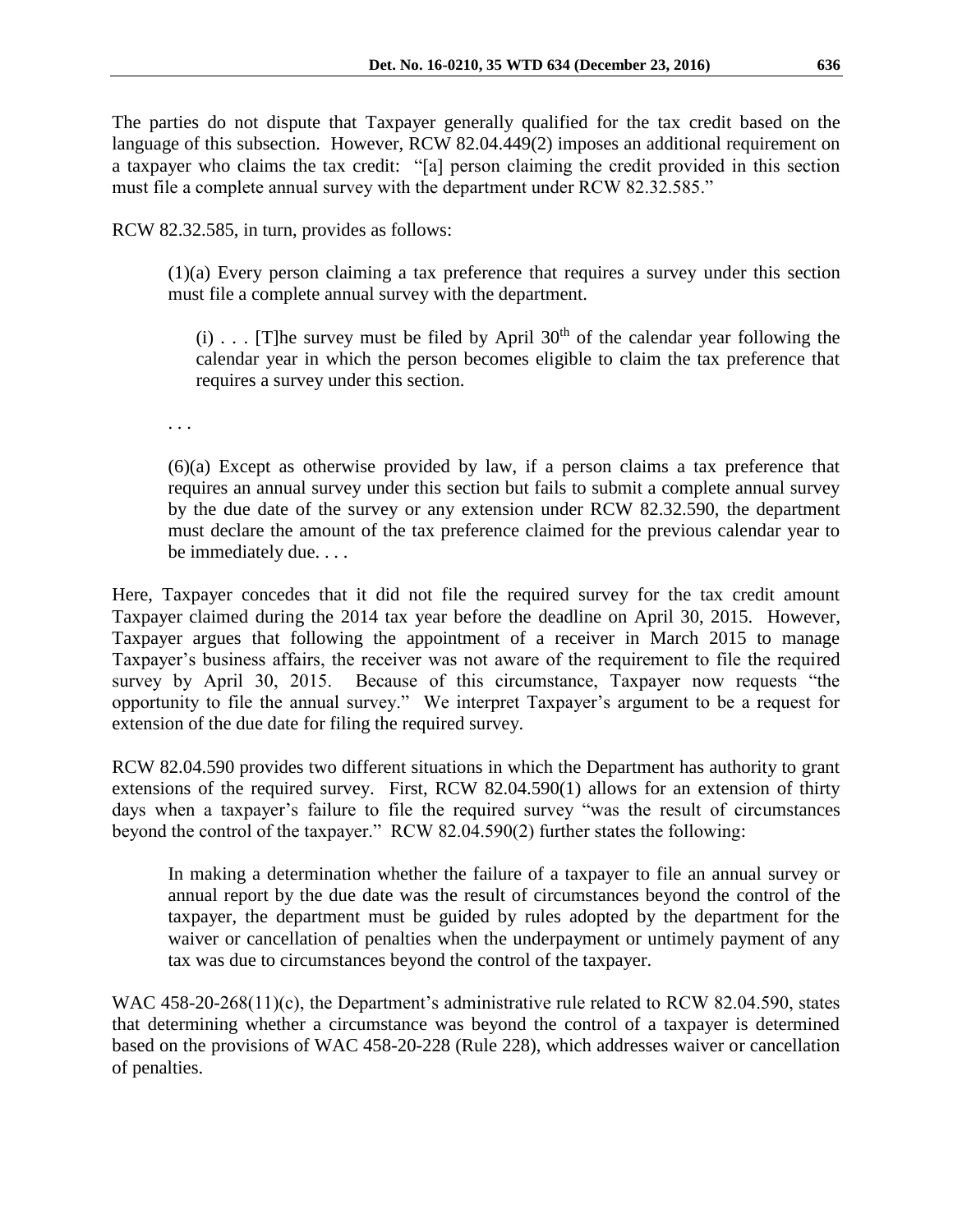Rule  $228(9)(a)(ii)$  defines "circumstances beyond the control of the taxpayer" as circumstances that are "immediate, unexpected, or in the nature of an emergency" and that "result in the taxpayer not having reasonable time or opportunity to obtain an extension of the due date or otherwise timely file and pay." Here, Taxpayer's apparent argument is that it entered into receivership in March 2015 and the receiver did not know of the requirement to file the annual survey by April 30, 2015.

Rule 228(9)(a)(iii) provides specific examples of circumstances that are "generally not considered to be beyond the control of the taxpayer." Rule  $228(9)(a)(iii)(B)$  states that a misunderstanding or lack of knowledge of a tax liability is generally not considered a circumstance beyond the control of a taxpayer. Consistent with this statement, we have specifically held that lack of knowledge "is not a 'circumstance beyond the control of the taxpayer' because the law, regulations, and Department publications explaining all tax laws are publicly available not only to taxpayers, but to the tax professionals who support them." Det. No. 01-096, 22 WTD 126 (2003).

While we understand that the receiver did not retain Taxpayer's original accounting staff, which presumably would have known of the survey deadline, we conclude that the receiver had access to Taxpayer's records, and the relevant tax laws and regulations. In addition, the Department at least twice, in February 2015, and again in early April 2015, notified Taxpayer of the approaching due date. Therefore, we conclude that the appointment and subsequent actions of the receiver do not constitute circumstances beyond the control of Taxpayer under Rule  $228(9)(a)$ . As such, Taxpayer does not qualify for an extension of the due date for filing the annual survey under RCW 82.32.590(1).

RCW 82.32.590(3), the other situation in which the Department has authority to grant an extension for the due date of the annual survey, states the following:

(a) Subject to the conditions in this subsection (3), a taxpayer who fails to file an annual report or annual survey required under subsection (1) of this section by the due date of the report or survey is entitled to an extension of the due date. A request for an extension under this subsection (3) must be made in writing to the department.

(b) To qualify for an extension under this subsection (3), a taxpayer must have filed all annual reports and surveys, if any, due in prior years under subsection (1) of this section by their respective due dates, beginning with annual reports and surveys due in calendar year 2010.

(c) An extension under this subsection (3) is for ninety days from the original due date of the annual report or survey.

(d) No taxpayer may be granted more than one ninety-day extension under this subsection (3).

We conclude that we have no authority to grant any extension to Taxpayer related to the annual survey due on April 30, 2015, because an extension to that deadline under RCW 82.32.590(3)